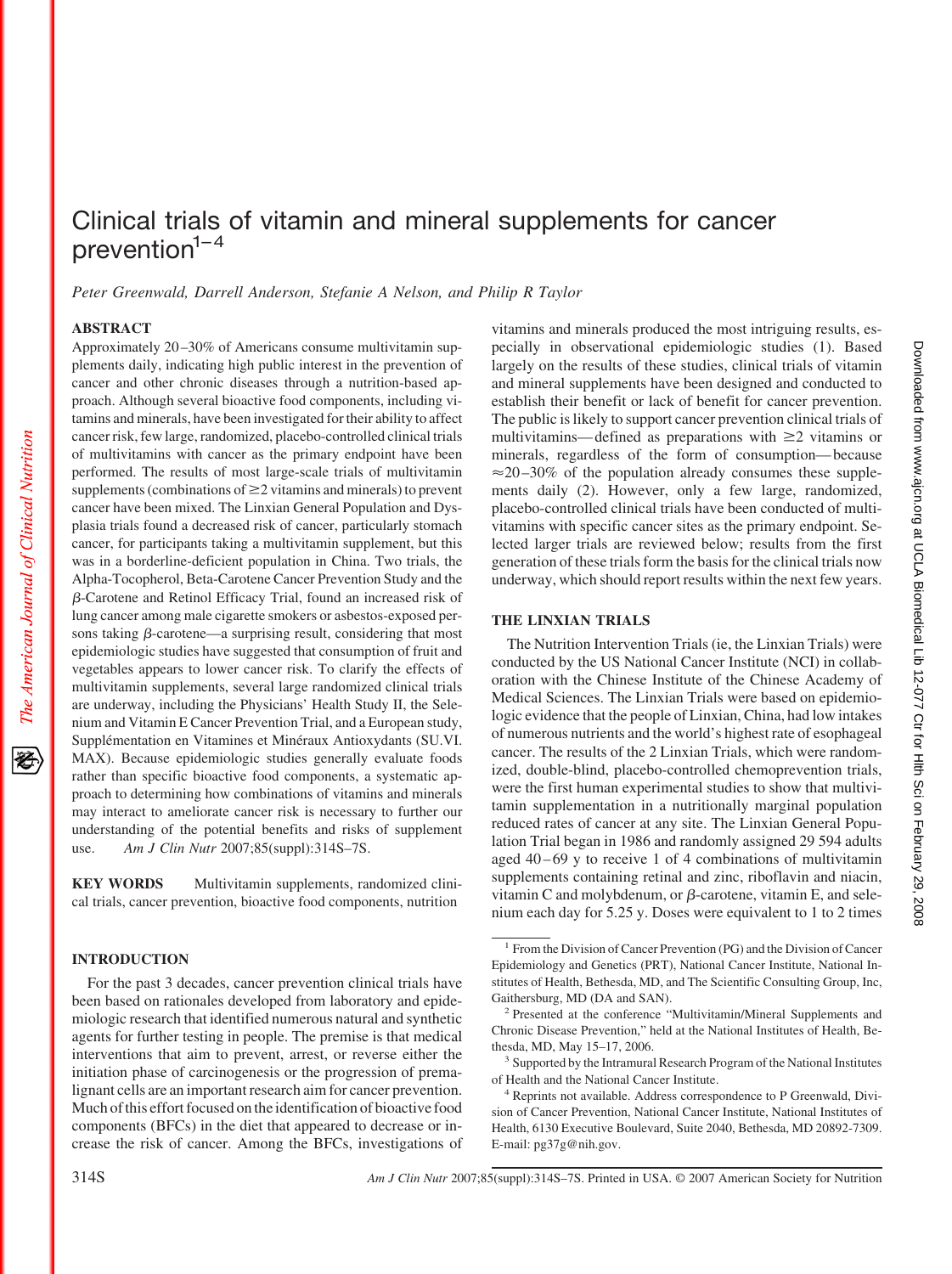the US Recommended Dietary Allowances (RDAs) (3). A second trial, the Linxian Dysplasia Trial, enrolled 3318 adults aged 40 – 69 y with esophageal dysplasia, a precursor to esophageal cancer. Trial participants were randomly assigned to receive either a placebo or a daily supplement of 14 vitamins and 12 minerals at 2 to 3 times the US RDA for 6 y (3).

Results from the General Population Trial showed that those who received the  $\beta$ -carotene–vitamin E–selenium combination had a 13% reduction in cancer mortality, including a 21% decrease in stomach cancer mortality, a 41% decrease in gastric noncardia cancer mortality, and a 4% decrease in deaths from esophageal cancer (4). Results from the Dysplasia Trial showed that supplementation reduced the likelihood of having esophageal dysplasia after both 30 and 72 mo of intervention (4). Adding to these important findings, postintervention follow-up indicated that the beneficial effects of the  $\beta$ -carotene–vitamin E–selenium combination in the General Population Trial remained evident up to 10 y after the intervention. These benefits were consistently greater in participants who were younger  $(<$ 55 y) at the beginning of the intervention.

## THE  $\beta$ **-CAROTENE AND RETINOL EFFICACY TRIAL AND THE ALPHA-TOCOPHEROL, BETA-CAROTENE CANCER PREVENTION STUDY**

Other clinical trials of multivitamin supplement use and cancer prevention have produced null or possibly harmful results for the primary endpoints regarding supplement use. The Finnish– NCI collaborative trial, the Alpha-Tocopherol, Beta-Carotene Cancer Prevention Study (ATBC) of 29 133 male smokers aged 50 – 69 y did not observe a reduction in lung cancer with intervention as hypothesized before the trial (5). Participants were randomly assigned to 1 of 4 supplementation regimens, including  $\alpha$ -tocopherol (50 mg) and  $\beta$ -carotene (20 mg) together, individually, or placebo. Contrary to expectation, men who took  $\beta$ -carotene had a 16% increase in lung cancer incidence; results for  $\alpha$ -tocopherol indicated a statistically insignificant 2% decrease in lung cancer incidence (5). Interestingly, prostate cancer, a secondary endpoint, was reduced by one-third during the intervention, although the benefit diminished after supplementation concluded (6). The  $\beta$ -Carotene and Retinol Efficacy Trial **(**CARET) reported a 39% increase in lung cancer incidence among male smokers who received a combination of  $\beta$ -carotene and retinyl palmitate (7). These results were surprising because observational and epidemiologic studies had suggested that individuals who consumed high dietary amounts of  $\beta$ -carotene, generally from high vegetable and fruit intake, had a lower risk of cancer (8). Since the results of ATBC and CARET were reported, the causes for these negative results have been much discussed (9).

# **THE SELENIUM AND VITAMIN E CANCER PREVENTION TRIAL**

Selenium inhibits the growth of prostate carcinoma cells in vitro through proposed mechanisms such as antioxidant effects, enhancement of immune function, induction of apoptosis, and inhibition of cell proliferation. Vitamin E inhibits lipid peroxidation, which contributes to carcinogen-induced DNA damage (10). The Selenium and Vitamin E Cancer Prevention Trial

(SELECT), sponsored by the NCI, is a randomized, doubleblind, placebo-controlled, population-based trial. Previous studies such as the Nutritional Prevention of Cancer Trial (NPCT) and the ATBC suggested that selenium and vitamin E could be effective in preventing certain cancers, including prostate cancer (5, 11). In the ATBC, there was a reduction in prostate cancer incidence in men receiving vitamin E (6); in the NPCT, men receiving selenium also had a reduced prostate cancer incidence as a secondary endpoint. The NPCT found that prevention apparently was more effective in men with the lowest baseline plasma selenium status (11).

SELECT began in 2001 and is investigating the efficacy of selenium (200  $\mu$ g L-selenomethionine) and vitamin E (400 IU  $dl$ - $\alpha$ -tocopherol acetate), alone and in combination, for the prevention of prostate cancer in 35 534 healthy men (10). Study participants include white (78%), African American (14%), Hispanic (6%), and other (2%) men aged  $\geq$ 55 y (because of their increased prostate cancer rates, African American men aged $\geq 50$ y were enrolled). The trial is being conducted at 435 SELECT sites in the United States, Puerto Rico, and Canada and will last 12 y, including 7 y of intervention plus follow-up, with a primary endpoint being the clinical incidence of prostate cancer. Secondary goals of SELECT are to assess the effect of selenium and vitamin E on the incidence of other cancers, including lung, colorectal, and all cancers combined, and on overall mortality rates. In addition, SELECT will assess the effect of selenium and vitamin E on health-related quality-of-life, will evaluate associations of biological and molecular markers as well as diet with cancer risk, and will explore the potential modification of supplements on cancer risk by genetic factors and dietary intake. Three special ancillary studies also have been added to SELECT: the Prevention of Alzheimer's Disease with Vitamin E and Selenium (PREADVISE) will define the effect of selenium and vitamin E on the incidence of Alzheimer disease, the Prevention of Cataract and Age-Related Macular Degeneration with Vitamin E and Selenium—SELECT Eye Endpoints (SEE)—will test whether these supplements reduce age-related macular degeneration or cataracts, and the Prevention of Lung Function Decline with Vitamin E and Selenium—Respiratory Ancillary Study (RAS) will investigate whether these supplements prevent pulmonary function decrease. A fourth ancillary study evaluating the effect of the supplements on colon polyps is anticipated. An important feature of SELECT is the collection and preservation of blood samples that will permit the evaluation of a wide variety of biochemical and molecular hypotheses, particularly those that are prominent in prostate carcinogenesis (ie, polymorphisms in hormone-related genes such as *AR*, *CYP17*, *SRD5A2*, and *HSD32*) (12). This study will provide a better understanding of response to vitamin E and selenium and potentially will identify markers useful in future studies of prostate and other cancers.

#### **THE PHYSICIANS' HEALTH STUDY**

The first Physicians' Health Study (PHS) was a 12-y (1982– 1995) randomized, double-blind, placebo-controlled trial with a  $2 \times 2$  factorial design that tested aspirin and  $\beta$ -carotene (50 mg) on alternate days) for the prevention of cardiovascular disease (CVD) and cancer in  $\approx$  22 000 male US physicians (13, 14). -Carotene recipients showed no benefit or harm for either CVD or cancer in this predominantly nonsmoking population; the aspirin component was stopped in 1987 after the data indicated a

移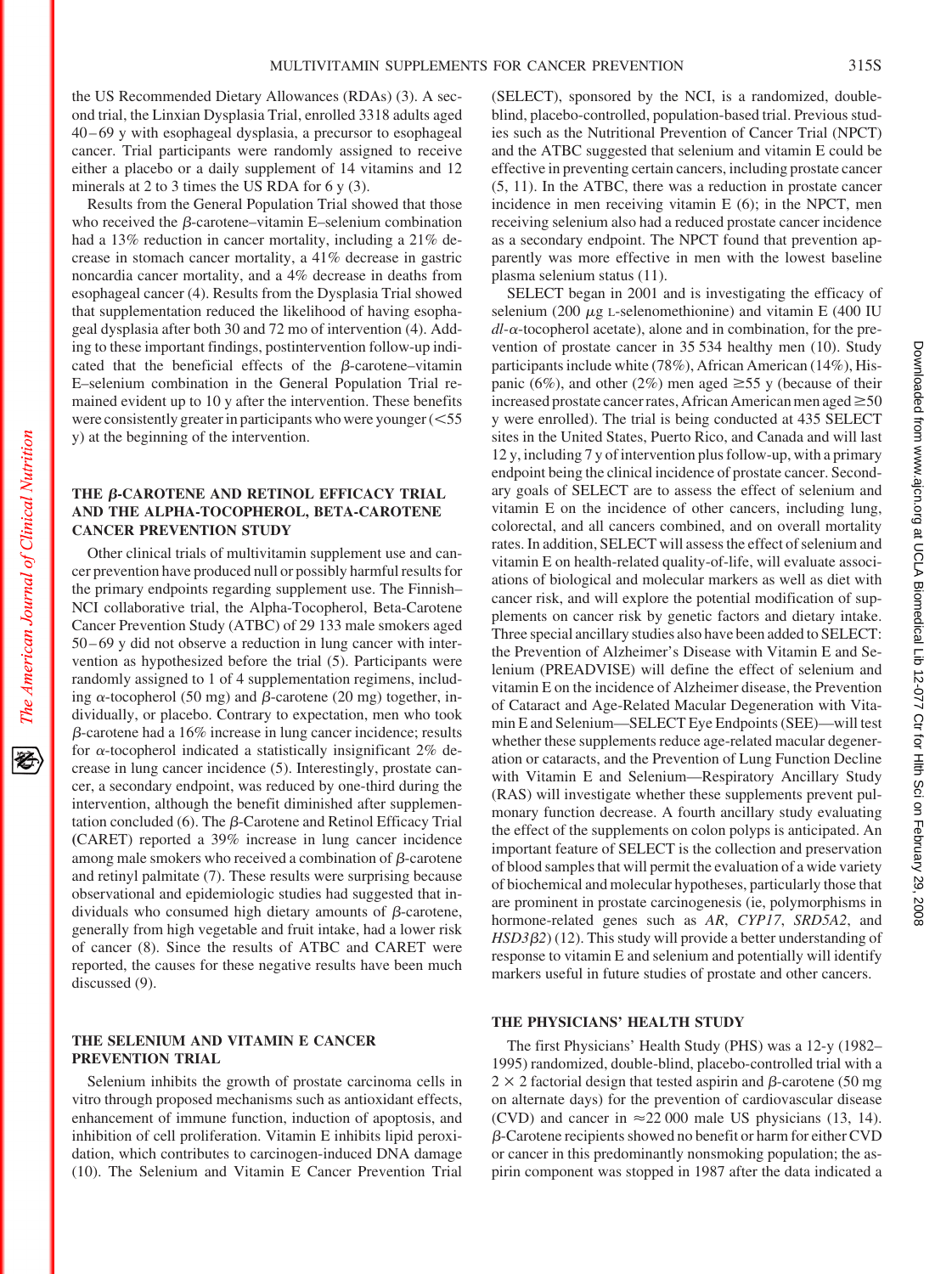44% reduction in the risk of a first heart attack with aspirin use. PHS II, a follow-on, randomized, double-blind, placebocontrolled trial to the PHS, is in progress and is expected to be completed in 2008 (13). PHS II includes  $\approx$  15 000 male US physicians, about one-half of whom also participated in PHS I. PHS II is investigating vitamin E, vitamin C, and multivitamin supplementation, alone or in combination, on cancer, CVD, and eye disease. This is the only randomized trial to test a multivitamin pill [Centrum Silver (Wyeth Consumer Healthcare, Madison, NJ) as formulated at the start of the trial] rather than selected vitamins or minerals in the primary prevention of cancer.

## **THE WOMEN'S HEALTH INITIATIVE**

Observational studies suggest that increased intake of calcium and vitamin D is associated with decreased risk of colorectal cancer and polyps. Vitamin D also has been observed to modify the effect of calcium supplementation on adenoma risk in a clinical trial in which the supplements lowered risk only among subjects with vitamin D intake above the median (15). The calcium plus vitamin D component of the Women's Health Initiative was designed to test the ability of calcium and vitamin D supplementation to lower the risk of hip fracture; the effect of these supplements on colorectal cancer risk was included as a secondary endpoint.Women (36 282 participants) were assigned to receive either placebo or a tablet consisting of 500 mg elemental calcium as calcium carbonate and 200 IU vitamin  $D_3$ twice daily for 7 y (16). In contrast with previous studies, results from this trial found that daily calcium and vitamin D supplementation had no effect on colorectal cancer incidence among postmenopausal women (17). The differences between these results and observational studies remain to be explained, although the women's relatively high intakes at baseline (mean calcium intake of 1151 mg, mean vitamin D intake of 367 IU) may have hindered the ability to see a protective effect (17).

### **SUPPLEMENTATION EN VITAMINES ET MINERAUX ANTIOXYDANTS**

The Supplémentation en Vitamines et Minéraux Antioxydants (SU.VI.MAX) study was a large, population-based, doubleblind, placebo-controlled, randomized trial that assessed the effect of daily supplementation with antioxidant vitamins and minerals on risk of cancer and heart disease in men and women (18). The SU.VI.MAX trial enrolled 5141 men and 7876 women and provided either placebo or a single capsule containing a combination of 120 mg vitamin C, 30 mg  $\alpha$ -tocopherol, 6 mg  $\beta$ -carotene, 100  $\mu$ g Se, and 20 mg Zn daily for 8 y (18). These dosages are substantially lower than those used in the ATBC, CARET, and PHS trials examining the effects of one or more supplements on cancer risk. Supplementation in men was associated with a moderate, nonsignificant reduction in prostate cancer rate (18). There was, however, a statistically significant reduction in prostate cancer incidence in the 94% of men in the trial with a baseline prostate-specific antigen (PSA) concentration  $<$ 3  $\mu$ g/L (48% decrease in prostate cancer incidence; hazard ratio  $= 0.52, 95\%$  CI: 0.29, 0.92) who received the supplements. In the 6% of the men in the trial with a higher PSA concentration at baseline ( $\geq$ 3  $\mu$ g/L), supplementation was associated with a nonsignificant increased risk of prostate cancer (hazard ratio =

1.54, 95% CI: 0.87, 2.72). This result suggests that supplementation may be beneficial in preventing early stages of prostate carcinogenesis but raises concerns that antioxidant supplementation could have adverse effects for subjects at high risk of prostate cancer or for those with undiagnosed cancers, similar to what was postulated for  $\beta$ -carotene in the ATBC and CARET. Supplementation did not affect the concentrations of PSA or insulin-like growth factor.

## **UNRESOLVED ISSUES AND FUTURE RESEARCH NEEDS**

Factors contributing to the variable results observed in trials of multivitamin supplements include issues of dose and form, effects of combinations of nutrients, and modulation by lifestyle behaviors. In several trials, doses substantially above the recommended dietary intake were used; the Linxian and SU.VI.MAX trials are exceptions to this. Too high a dose of an antioxidant vitamin possibly may interfere with the generation of reactive oxygen species needed for beneficial processes, such as normal immune response and induction of apoptosis in precancerous cells (19). Toxicity (as in the increased cancer rates observed for  $\beta$ -carotene in the ATBC and CARET) may also be a consequence of pharmacologic dosing. The form of vitamin or mineral used may affect the outcome of a trial. For example, vitamin E comprises 8 tocopherols and tocotrienols, each with 4 different forms. The most biologically available form of vitamin E is  $\alpha$ -tocopherol, which is the most common form in supplements, whereas  $\gamma$ -tocopherol is the most prevalent form of dietary vitamin E. This difference in form by intake source could complicate analysis of studies assessing the effect of vitamin E intake on cancer prevention (20). The Women's Health Study, for example, found that dietary folate and vitamin B-6 but not supplemental forms of these nutrients reduced the risk of colorectal cancer despite the increased bioavailability of the supplemental forms (21). Besides nutrient form, other possible explanations for these apparently discrepant findings exist. Dietary intake might better reflect long-term nutrient intake, which, because cancer has a long latency period, might have more of an effect on risk than the relatively short-term use of supplements. Alternatively, dietary amounts of folate and vitamin B may act as markers for other relevant constituents of foods rich in these nutrients, such as fiber.

Combinations of nutrients may have a greater effect on cancer risk than individual nutrients, which underscores the need to investigate multiple vitamins and minerals simultaneously. To illustrate, Grau et al (15) found that vitamin D modified the effect of calcium supplementation on adenoma risk; calcium supplements lowered risk only among subjects with vitamin D concentrations above the overall median. In addition, vitamin D was associated with reduced risk only among subjects who received calcium.

Lifestyle behaviors also are likely to modify an individual's response, in terms of cancer risk, to nutrient supplementation. Results from the Linxian trials strongly suggest that supplementation is most likely to be beneficial for individuals who are low or borderline deficient for various nutrients. Conversely, supplementation may be harmful for some groups, as in the case of the increased lung cancer risk for smokers who received  $\beta$ -carotene